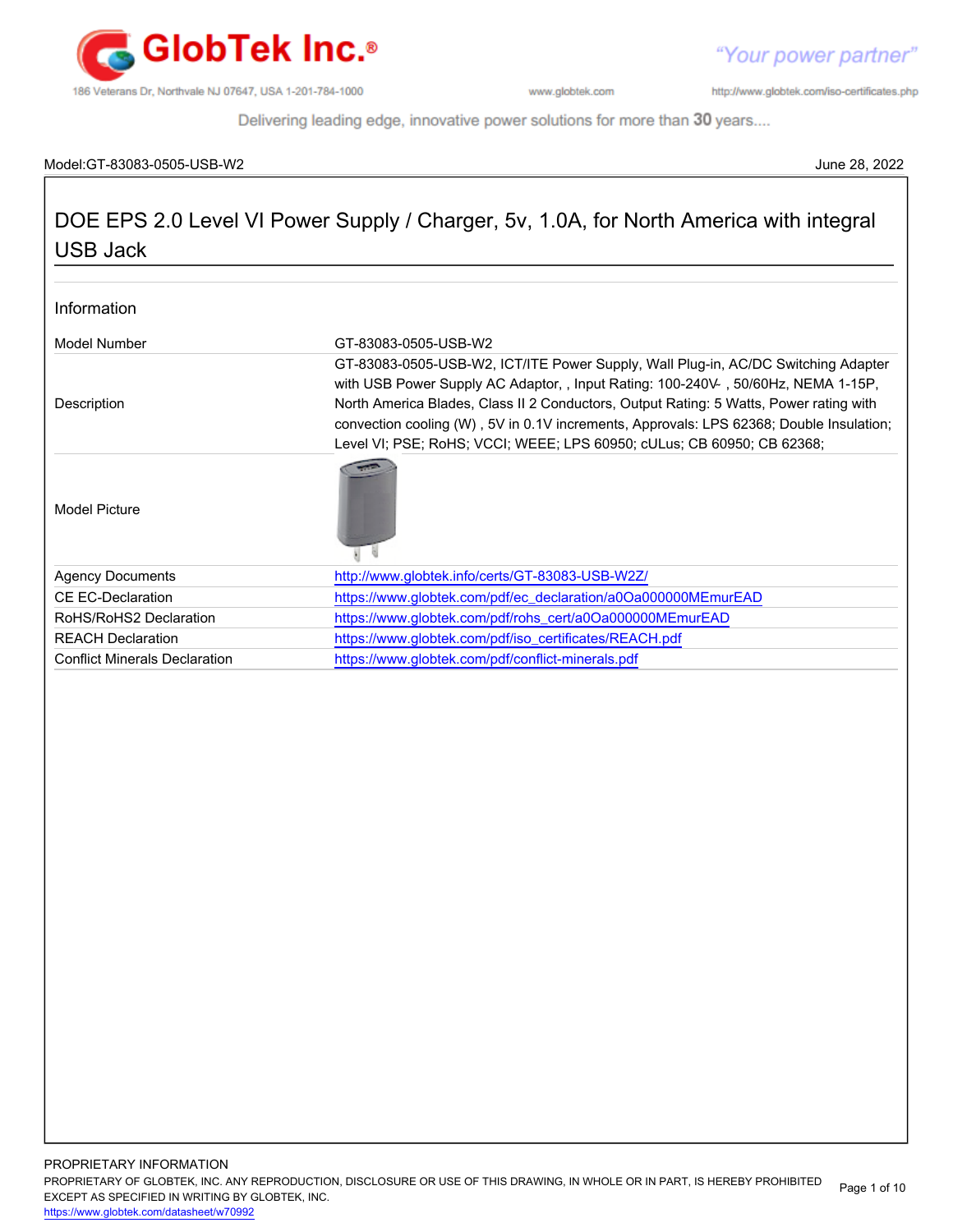

http://www.globtek.com/iso-certificates.php

Delivering leading edge, innovative power solutions for more than 30 years....

#### Model:GT-83083-0505-USB-W2 June 28, 2022

| <b>MODEL PARAMETERS</b> |                                                                     |
|-------------------------|---------------------------------------------------------------------|
| Type                    | Wall Plug-in                                                        |
| Technology              | AC/DC Switching Adapter with USB Power Supply AC Adaptor            |
| Category                | <b>ICT/ITE Power Supply</b>                                         |
| Input Voltage           | 100-240V 50/60Hz                                                    |
| $I/P$ Amps $(A)$        | 0.2A                                                                |
| Wattage (W)             | 5.0                                                                 |
| Vout Range (V)          | 5                                                                   |
| <b>Efficiency Level</b> | USA DOE Level VI / Eco-design Directive 2009/125/EC, (EU) 2019/1782 |
| Ingress Protection      |                                                                     |
| Size (mm)               | $47.72*36.0*22.5+/-0.5$                                             |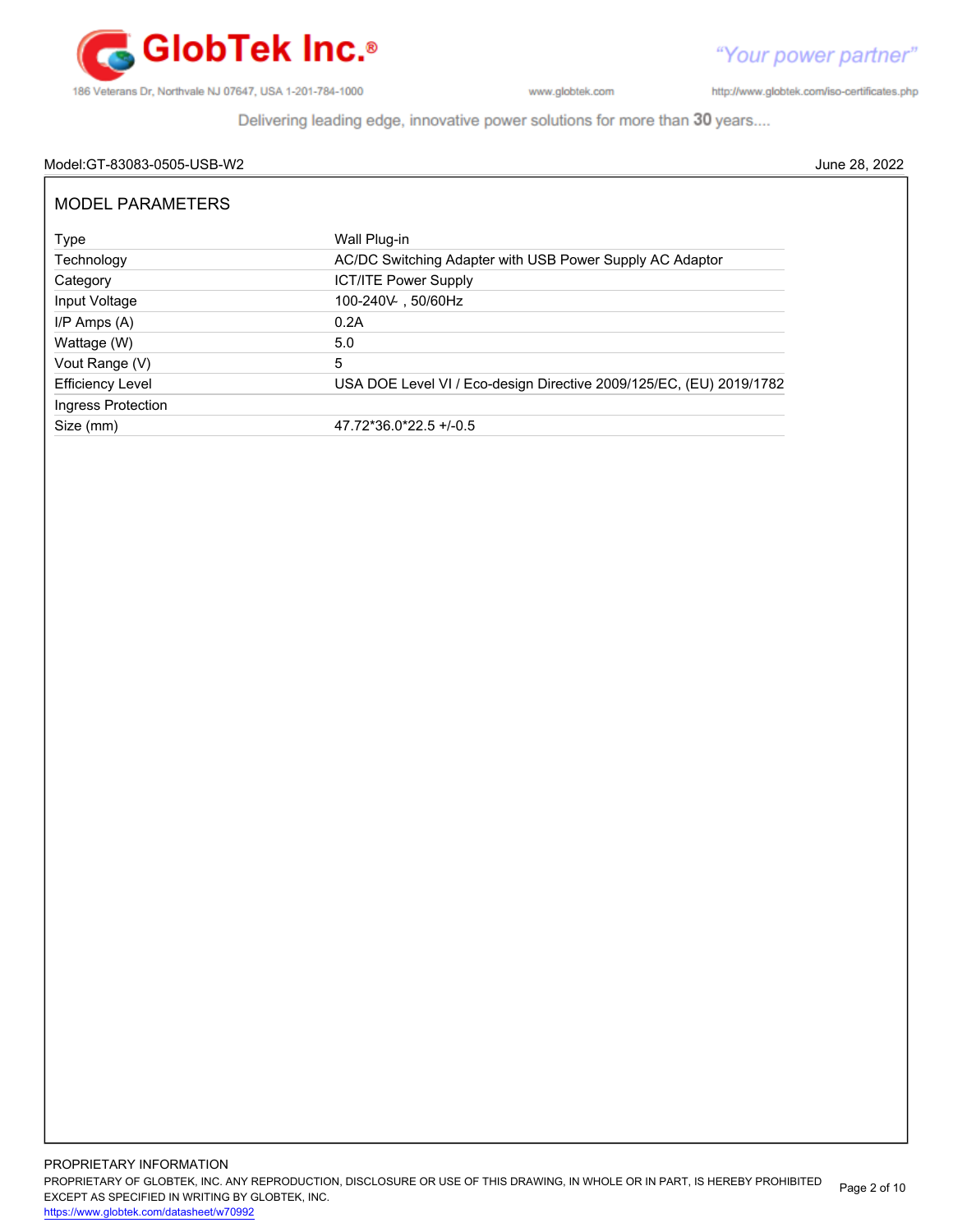

"Your power partner"

http://www.globtek.com/iso-certificates.php

Delivering leading edge, innovative power solutions for more than 30 years....



PROPRIETARY OF GLOBTEK, INC. ANY REPRODUCTION, DISCLOSURE OR USE OF THIS DRAWING, IN WHOLE OR IN PART, IS HEREBY PROHIBITED EXCEPT AS SPECIFIED IN WRITING BY GLOBTEK, INC. <https://www.globtek.com/datasheet/w70992> Page 3 of 10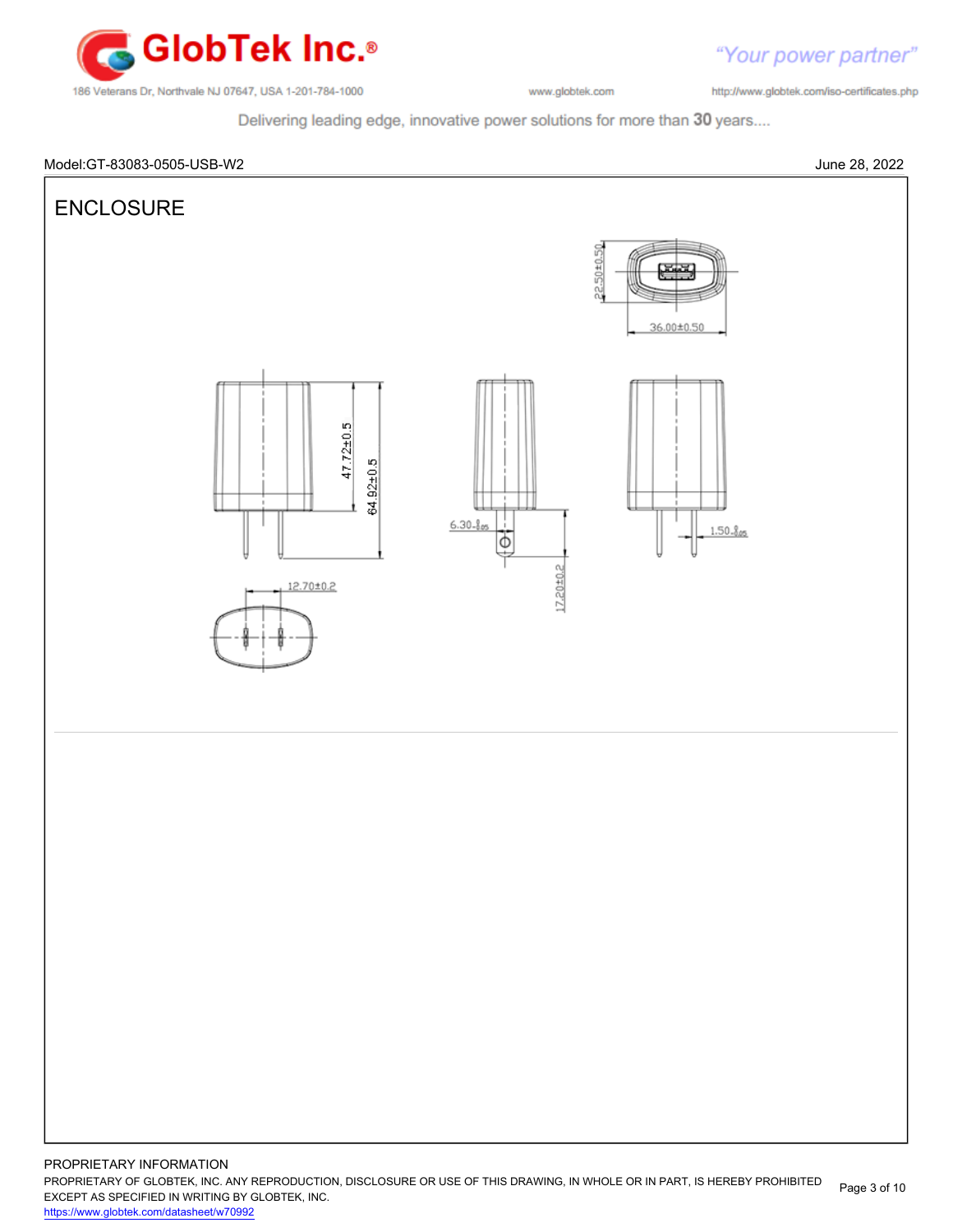![](_page_3_Picture_0.jpeg)

http://www.globtek.com/iso-certificates.php

Delivering leading edge, innovative power solutions for more than 30 years....

| Model Number         | Voltage         | Amps(A)      | Watts(W) | RFQ |
|----------------------|-----------------|--------------|----------|-----|
| GT-83083-0505-USB-W2 | $5\,\mathrm{V}$ | $\mathbf{1}$ | $5.00\,$ | REQ |
|                      |                 |              |          |     |
|                      |                 |              |          |     |
|                      |                 |              |          |     |
|                      |                 |              |          |     |
|                      |                 |              |          |     |
|                      |                 |              |          |     |
|                      |                 |              |          |     |
|                      |                 |              |          |     |
|                      |                 |              |          |     |
|                      |                 |              |          |     |
|                      |                 |              |          |     |
|                      |                 |              |          |     |
|                      |                 |              |          |     |
|                      |                 |              |          |     |
|                      |                 |              |          |     |
|                      |                 |              |          |     |
|                      |                 |              |          |     |
|                      |                 |              |          |     |
|                      |                 |              |          |     |
|                      |                 |              |          |     |
|                      |                 |              |          |     |
|                      |                 |              |          |     |
|                      |                 |              |          |     |
|                      |                 |              |          |     |
|                      |                 |              |          |     |
|                      |                 |              |          |     |
|                      |                 |              |          |     |
|                      |                 |              |          |     |
|                      |                 |              |          |     |
|                      |                 |              |          |     |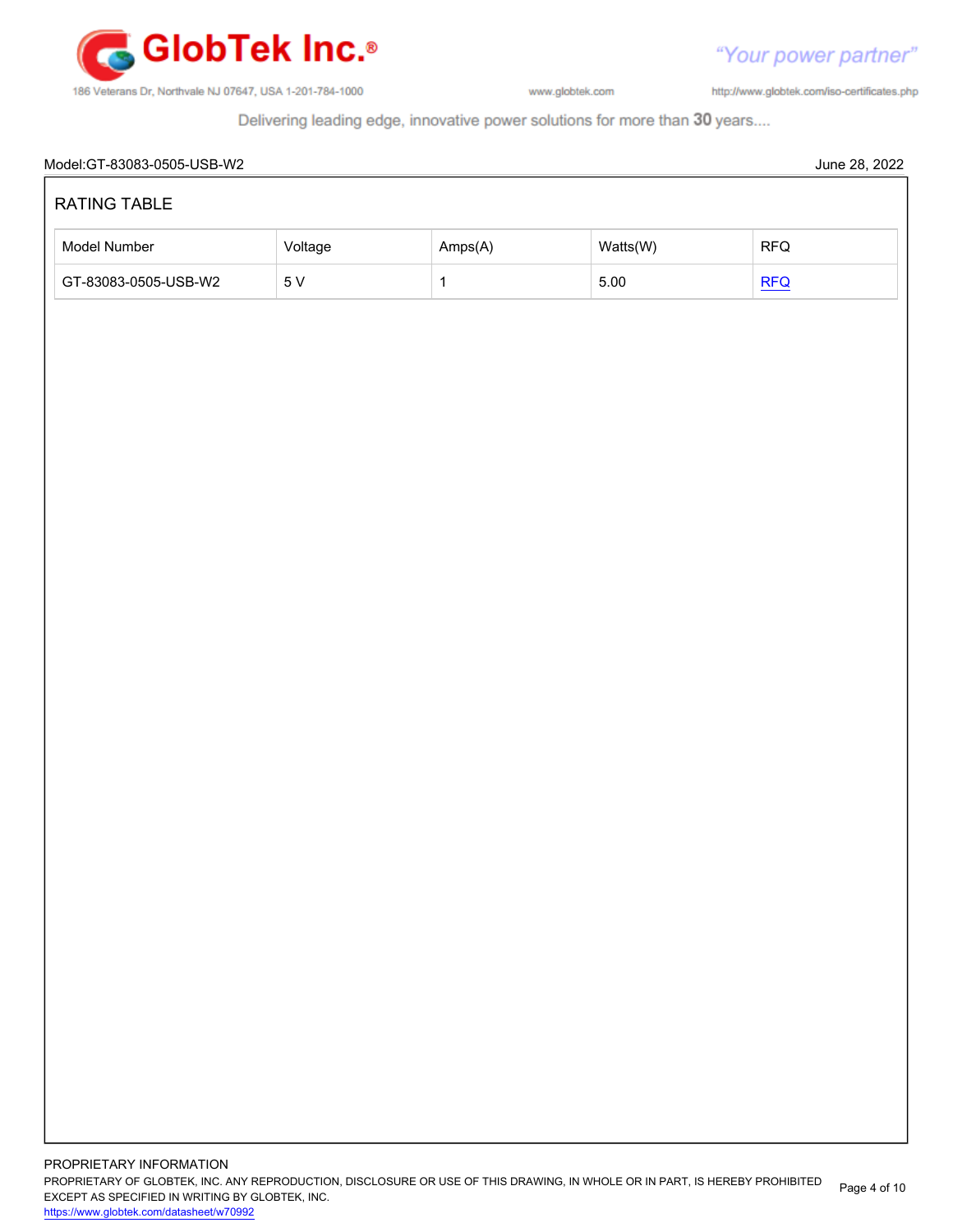![](_page_4_Picture_0.jpeg)

http://www.globtek.com/iso-certificates.php

Delivering leading edge, innovative power solutions for more than 30 years....

Model:GT-83083-0505-USB-W2 June 28, 2022

## SPECIFICATIONS 01. Input Voltage: Specified 90-264 Vac, Nameplate rated: 100-240Vac 02. Input Frequency: Specified 47-63 Hz, Nameplate rated 50-60Hz 03. Output Regulation: +/- 5% measured at the output connector measured at the end of a 0.6 meter USB cordset employing #22 Gauge conductors 04. Line Voltage Regulation: +/- 1% typical measured at the output connector measured at the end of a 0.6 meter USB cordset employing #22 Gauge conductors 05. Output Ripple (Vp-p): +/-1% or 100 mV whichever is greater measured at the end of a 0.6 meter USB cordset employing #22 Gauge conductors. Measured at 20 MHz bandwidth with 0.1 uf ceramic capacitor in parallel with 10 uf electrolytic capacitor connected at the end of the output connector. 06. Inrush Current: at full load, 25°C, cold start 07. Switching Frequency: 100 KHz typical, varies with line and load 08. Efficiency: 73.77% minimum at nominal input voltage average, Efficiency meet CEC Ⅴ, ERP:2009/125/EC B) PROTECTION 01. Over-current protection: 1.5A maximum with auto-recovery function 02. Over-voltage protection: 10VDC maximum with zener clamp 03. Short-circuit protection:The adapter shall not be damaged by short the DC output to Ground. C) SAFETY 01. Dielectric Withstand Voltage: Primary To Secondary: 3000VAC 10mA 1minute or 4242VDC 10mA 1minute 02. Leakage Current: 20uA maximum, at nominal AC input voltage and frequency 03. ESD Immunity per EN61000-4-2, ±8 kV contact, ±15 kV air, Perf Criteria A Standard. D) OTHER: 01. MTBF: 200,000 Hours @ 25°C ambient temperature 02. Operating Temperature: 0°C to 50°C ambient temperature 03. Operating Humidity: 20 ~ 85 % RH. non-condensing 05. Storage Temperature: -20°C to 60°C 06. Storage Humidity:5 ~ 95 % RH. non-condensing 07. Cooling: Cooling shall be with natural convection cooling 08. RoHS 2: Complies with EU 2011/65/EU China SJ/T 11364-2014 E) ENCLOSURE 01. Housing: High impact plastic, 94V0 polycarbonate, non-vented 02. Markings: Label and/or Pad Printed and/or Molded in the case

PROPRIETARY INFORMATION PROPRIETARY OF GLOBTEK, INC. ANY REPRODUCTION, DISCLOSURE OR USE OF THIS DRAWING, IN WHOLE OR IN PART, IS HEREBY PROHIBITED EXCEPT AS SPECIFIED IN WRITING BY GLOBTEK, INC. <https://www.globtek.com/datasheet/w70992> Page 5 of 10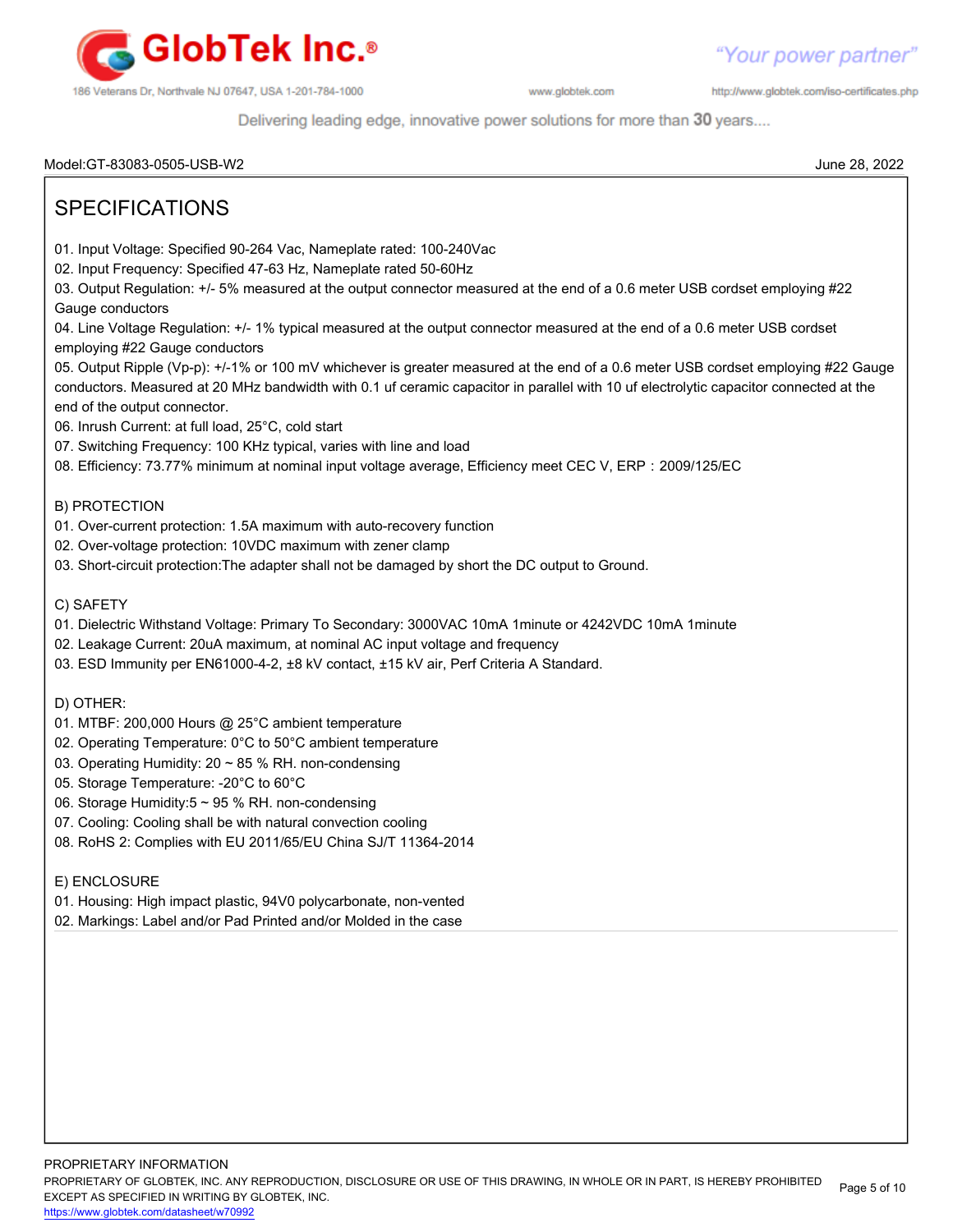![](_page_5_Picture_0.jpeg)

http://www.globtek.com/iso-certificates.php

Delivering leading edge, innovative power solutions for more than 30 years....

### DERATING CURVE

PROPRIETARY INFORMATION PROPRIETARY OF GLOBTEK, INC. ANY REPRODUCTION, DISCLOSURE OR USE OF THIS DRAWING, IN WHOLE OR IN PART, IS HEREBY PROHIBITED EXCEPT AS SPECIFIED IN WRITING BY GLOBTEK, INC. <https://www.globtek.com/datasheet/w70992> Page 6 of 10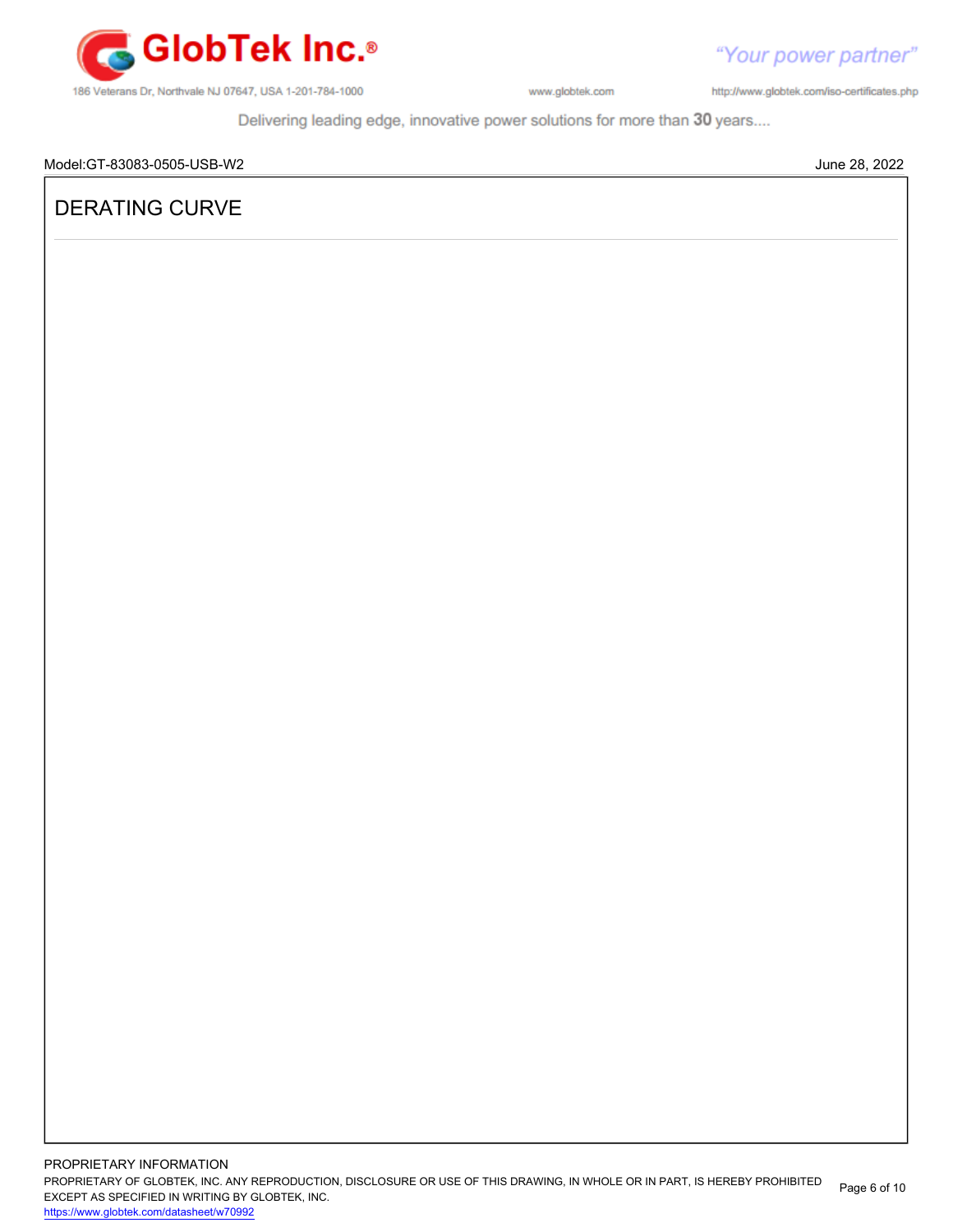![](_page_6_Picture_0.jpeg)

"Your power partner" http://www.globtek.com/iso-certificates.php

Delivering leading edge, innovative power solutions for more than 30 years....

#### Model:GT-83083-0505-USB-W2 June 28, 2022

#### INPUT CONFIGURATION

Description NEMA 1-15P, North America Blades, Class II 2 Conductors

All NEMA 1 devices are two-wire non-grounding devices (hot-neutral) rated for 125 V maximum. NEMA 1-15P plugs have two parallel flat blades, 0.25 inches (6.35 mm) wide, 0.06 inches (1.524 mm) thick, 0.625-0.718 inches (15.875–18.256 mm) long, and spaced 0.5 inches (12.7 mm) apart.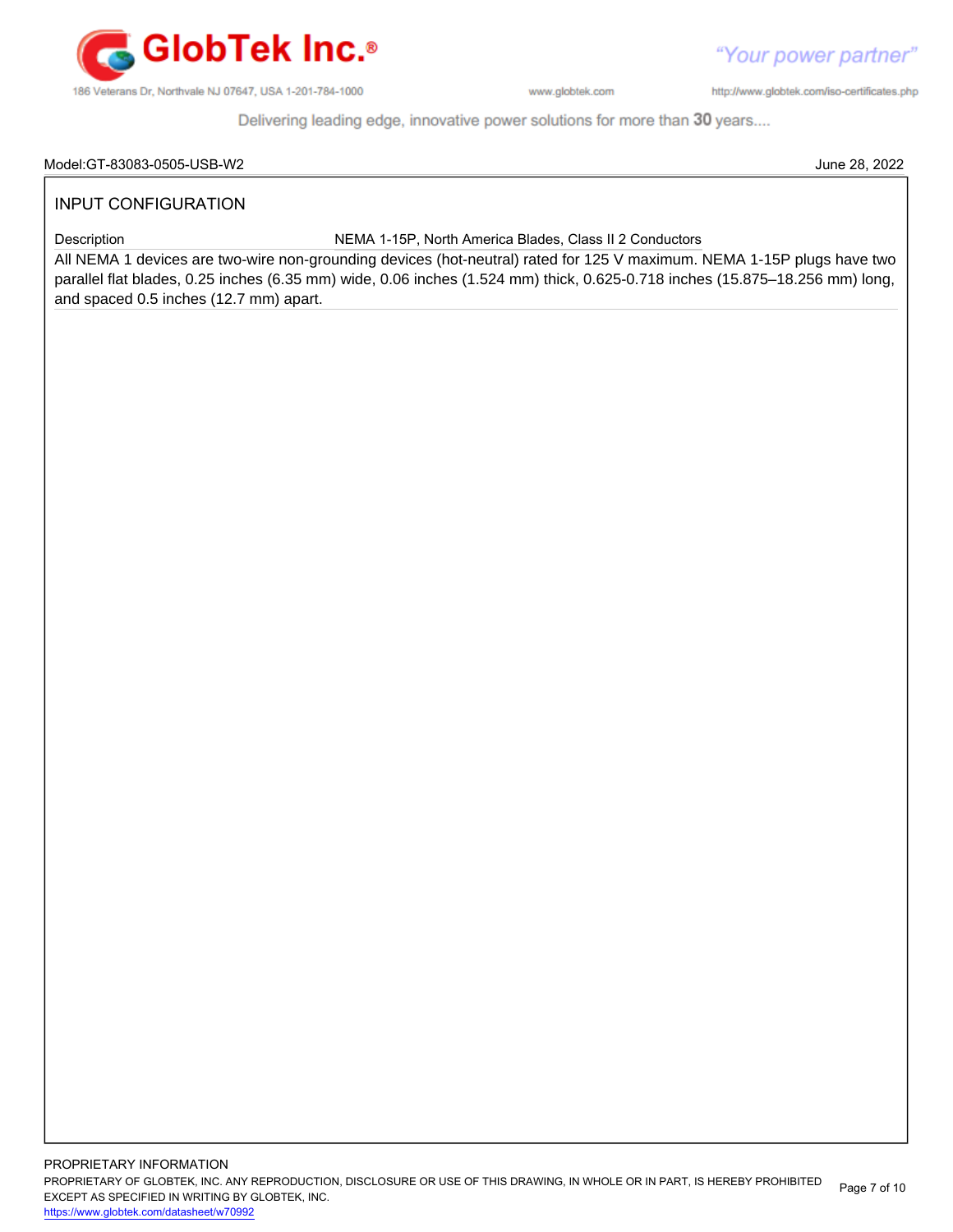![](_page_7_Picture_0.jpeg)

http://www.globtek.com/iso-certificates.php

Delivering leading edge, innovative power solutions for more than 30 years....

# Model:GT-83083-0505-USB-W2 June 28, 2022 OUTPUT CONFIGURATION Common output connector options: L Type (Coaxial 5.5x2.5mm plug) C Type (Coaxial 5.5x2.1mm plug) K Type (Coaxial 3.5x1.3mm plug) LL Type (5.5x2.5mm CL Type (5.5x2.1mm Locking 760k type) Locking S761k type) ML2 Type (Molex housing 43025-0200) YL3 Type (KPPX-3P) YL4 Type (KPPX-4P) EJ1/2/3/4/5 (EIAJ RC-5320A type connectors) MSB Type (Micro USB) USBC Type (USB Type (CCC Inquire for custom design For a comprehensive list of options, [click here](https://en.globtek.com/globtek-output-cordsets/) Contact GlobTek for your specific requirements or custom solutions.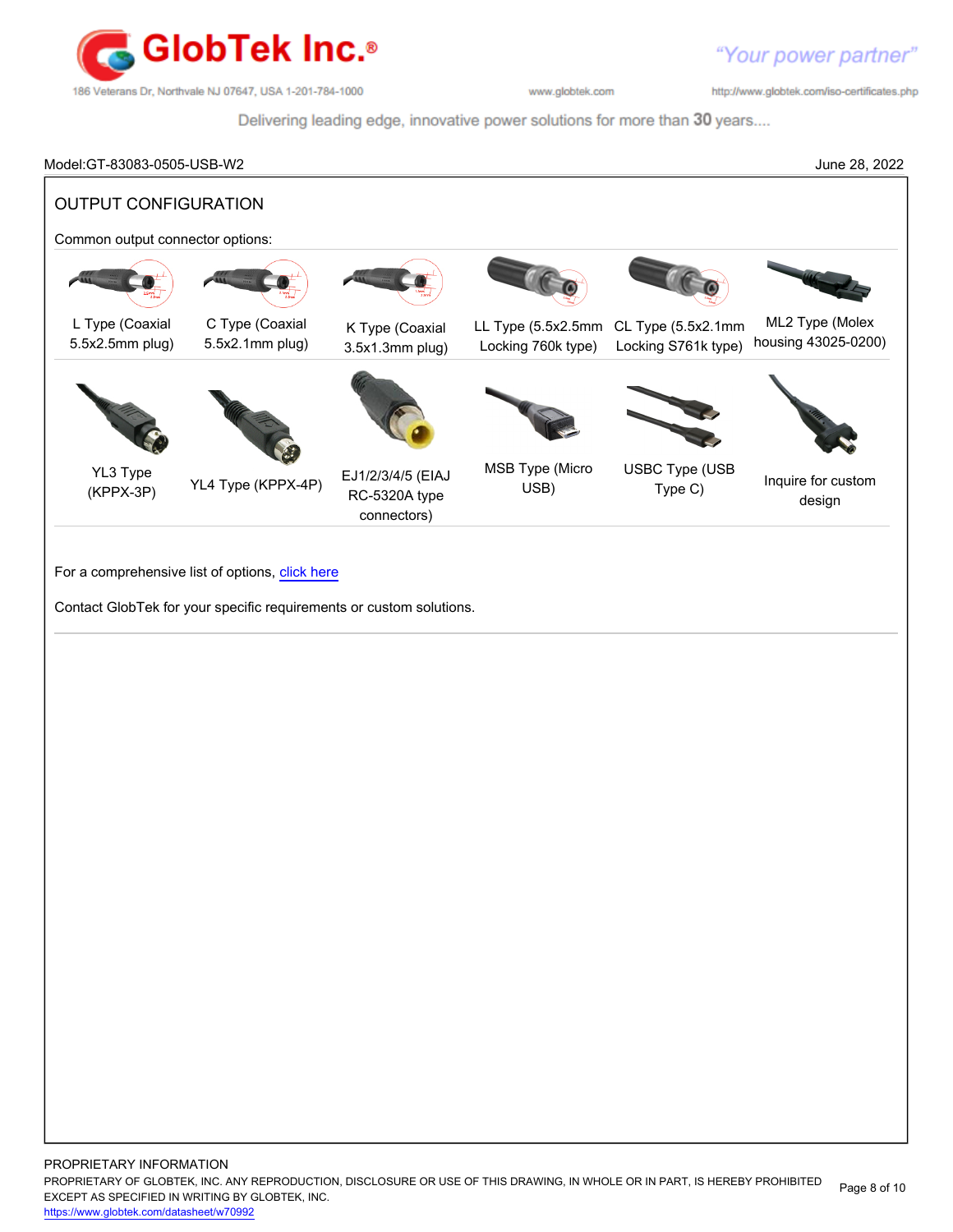![](_page_8_Picture_0.jpeg)

http://www.globtek.com/iso-certificates.php

"Your power partner"

Delivering leading edge, innovative power solutions for more than 30 years....

#### Model:GT-83083-0505-USB-W2 June 28, 2022

| Approvals            |                                                                                                                                                                                                                                                                        |  |
|----------------------|------------------------------------------------------------------------------------------------------------------------------------------------------------------------------------------------------------------------------------------------------------------------|--|
| Logo                 | Description                                                                                                                                                                                                                                                            |  |
|                      | Attention Mark / Refer to operating manual for operating and service instructions                                                                                                                                                                                      |  |
| No Logo Applicable   | CB report 60950-1 2nd Ed                                                                                                                                                                                                                                               |  |
| No Logo Applicable   | CB for IEC 62368-1:2014 (Second Edition) + A11:2017                                                                                                                                                                                                                    |  |
| <b>E170507</b>       | UL60950-1, cULus to UL 60950-1, 2nd Edition, 2007-03-27 and CSA C22.2 No.<br>60950-1-07, 2nd Edition, 2007-03                                                                                                                                                          |  |
|                      |                                                                                                                                                                                                                                                                        |  |
|                      | Indoor Use Only - Mark is on the label or Molded in the case                                                                                                                                                                                                           |  |
| GlobTek, Inc.        | JAPAN TUV R-PSE, Cert. No. JD 50471624, to J62368-1(H30),<br>J55032(H29),J3000(H25,[15V or less]. Please reference the following website for<br>guidelines on PSE regulations:<br>http://en.globtek.com/importing-ite-and-medical-power-supplies-ac-adaptors-to-japan/ |  |
| EFFICIENCY LEVEL (V) | Efficiency: complies to section 301 of Energy Independence and Security Act (EISA)<br>complies with Energy Star tier 2 (North America), ECP tier 2 (China), MEPS tier 2<br>(Australia), Code of Conduct (Europe)                                                       |  |
| <b>LPS</b>           | Limited Power Source 60950                                                                                                                                                                                                                                             |  |
| <b>LPS</b>           | Limited Power Source 62368                                                                                                                                                                                                                                             |  |
| <b>RoHS</b>          | Specifications of directive 2011/65/EU Annex VI (ROHS-2) with amendment<br>2015/863-EU (ROHS-3) http://www.ce-mark.com/Rohs%20final.pdf                                                                                                                                |  |
|                      | Japan: Voluntary Control Council for Interference (VCCI)                                                                                                                                                                                                               |  |

PROPRIETARY INFORMATION

PROPRIETARY OF GLOBTEK, INC. ANY REPRODUCTION, DISCLOSURE OR USE OF THIS DRAWING, IN WHOLE OR IN PART, IS HEREBY PROHIBITED EXCEPT AS SPECIFIED IN WRITING BY GLOBTEK, INC. Page 9 of 10